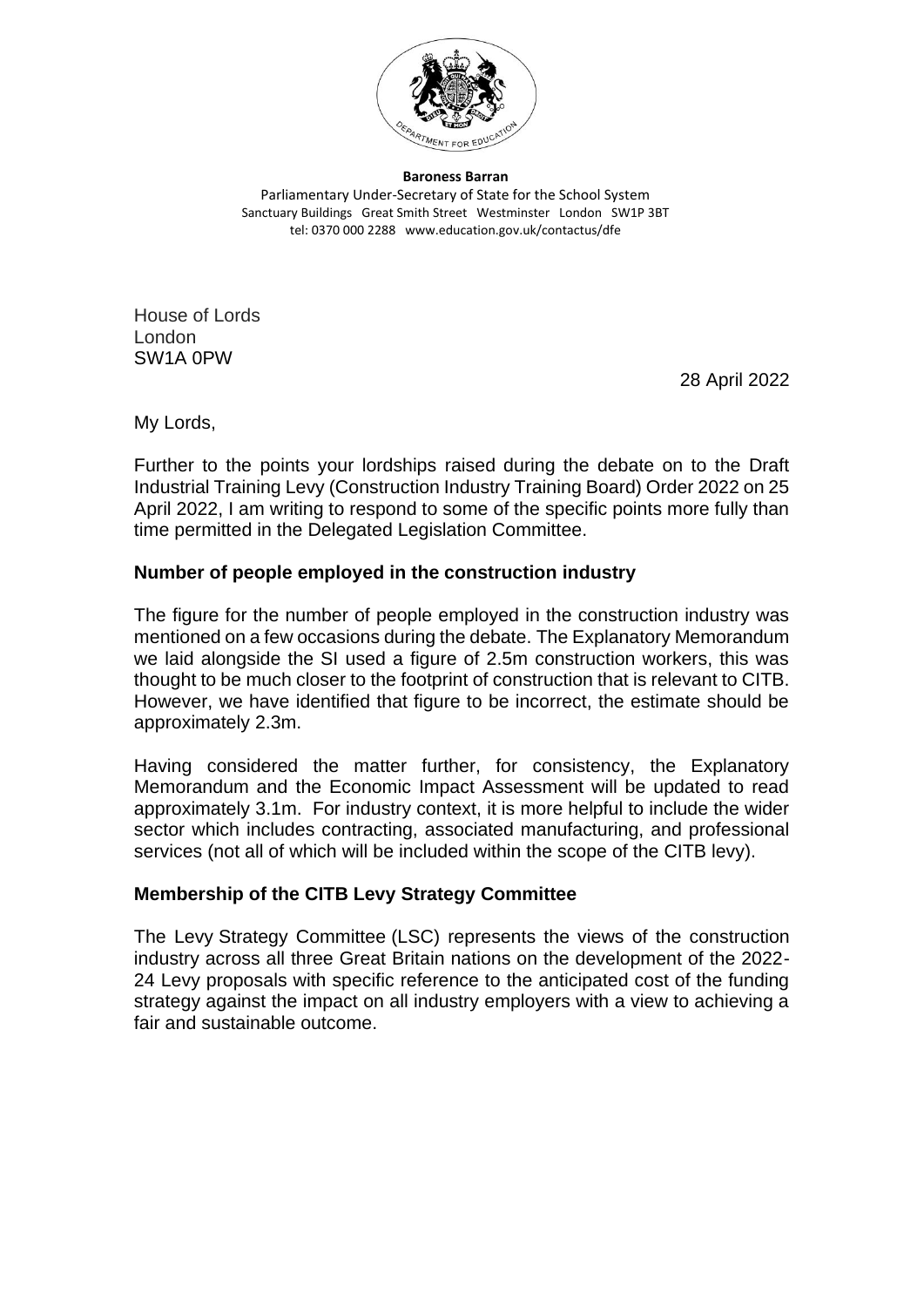The members of the Committee at the start of the consensus process were:

- **Diana Garnham**  Chair of Skills East Sussex (CITB Trustee & Chair of LSC),
- **Yvonne Kelly**  Barking & Dagenham College (CITB Trustee),
- **Alison Lamplough**  Laing O'Rourke (English employer representative),
- **Liz Bridge** Joint Taxation Committee (Independent member)
- **Rob Tansey** retired HR director at Barratt Homes (Independent member),
- **Gareth Davies** Knox & Wells (Welsh employer representative),
- **Andrew Harvey** Harvey Shop Fitters (English employer representative),
- **Neil Rogers** Scottish Decorators' Federation (Independent member),
- **Craig Bruce** Pert Bruce Construction (Scottish employer representative),
- **Vikki Skene** Galliford Try (Scottish employer representative).

Biographies for current Committee members can be found here:

[https://www.citb.co.uk/about-citb/people-and-governance/our-board/levy](https://www.citb.co.uk/about-citb/people-and-governance/our-board/levy-strategy-committee/)[strategy-committee/](https://www.citb.co.uk/about-citb/people-and-governance/our-board/levy-strategy-committee/)

## **Bricklayers**

We need industry to ensure that it obtains the skills it needs in construction. In support of that government is working, in partnership with industry, through the Construction Skills Delivery Group (CSDG) to ensure that our skills offer meets the needs of employers in the sector.

Working together with CITB, British Association of Construction Heads, Association of Colleges, and the Home Builders Federation we have developed occupational traineeships in Bricklaying, Carpentry & Joinery, Dry Lining, Painting & Decorating and Steel Fixing. We have piloted the traineeship in bricklaying and are now seeking to make this available at scale.

Skills Bootcamps are another important example of working together with industry to ensure our overall skill offer meets the needs of the construction sector, including SMEs.

In the academic year 21/22 there are currently 2,600 Apprentices<sup>1</sup> on the level 2 bricklaying standard – this number has gone up from 540 in 2018/19 (although there would be some learners on frameworks during this time). apprenticeship standard is currently being revised, with the view to adding a level 3 craft bricklayer. We expect this revision (to be available by autumn 2022) will encourage both strong take up and reduce the withdrawals which will result in more bricklayers entering the market.

<sup>&</sup>lt;sup>1</sup> 'Subjects and levels - standards and frameworks' from 'Apprenticeships and traineeships', Permanent data table – [Explore education statistics –](https://explore-education-statistics.service.gov.uk/data-tables/permalink/d298d075-08de-43b6-9d24-b298103a60b2) GOV.UK (explore-education[statistics.service.gov.uk\)](https://explore-education-statistics.service.gov.uk/data-tables/permalink/d298d075-08de-43b6-9d24-b298103a60b2)